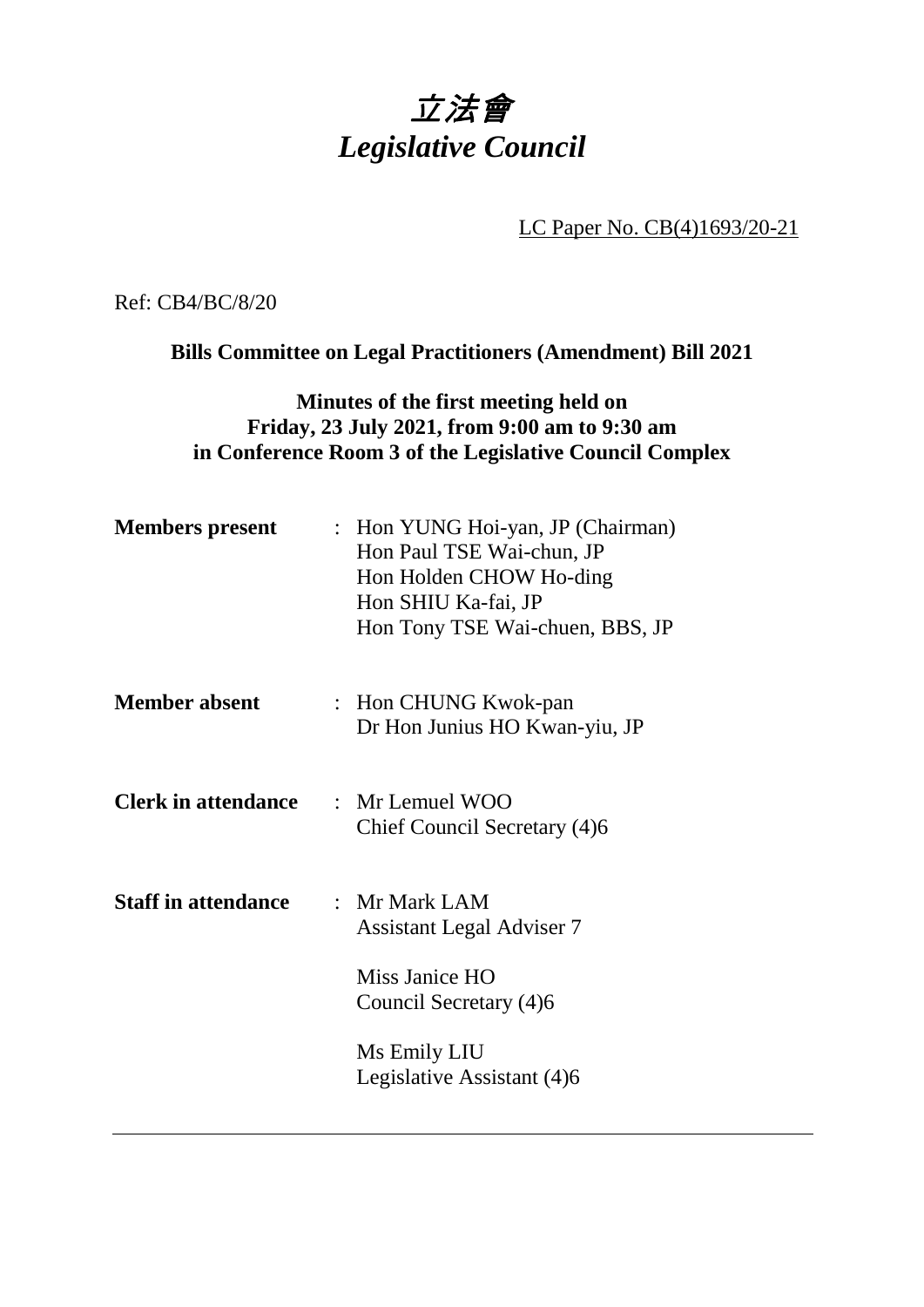#### Action

## **I. Election of Chairman**

Mr Paul TSE, the member who had the highest precedence among members of the Bills Committee present at the meeting, presided over the election of the Chairman of the Bills Committee.

2. Mr Paul TSE invited nominations for chairmanship of the Bills Committee. Mr Holden CHOW nominated Ms YUNG Hoi-yan, and the nomination was seconded by Mr SHIU Ka-fai. Ms YUNG Hoi-yan accepted the nomination.

3. There being no other nomination, Mr Paul TSE declared Ms YUNG Hoi-yan elected as the Chairman of the Bills Committee. Ms YUNG Hoi-yan then took the chair.

4. Members agreed that there was no need to elect a deputy chairman.

# **II. Any other business**

Invitation of written submissions

5. Members agreed to invite online submissions on the Bill from the public on the LegCo website.

## Date of next meeting

6. Members noted that a further meeting would be scheduled to meet with the Administration.

7. There being no other business, the meeting ended at 9:05 am.

Council Business Division 4 Legislative Council Secretariat 26 October 2021